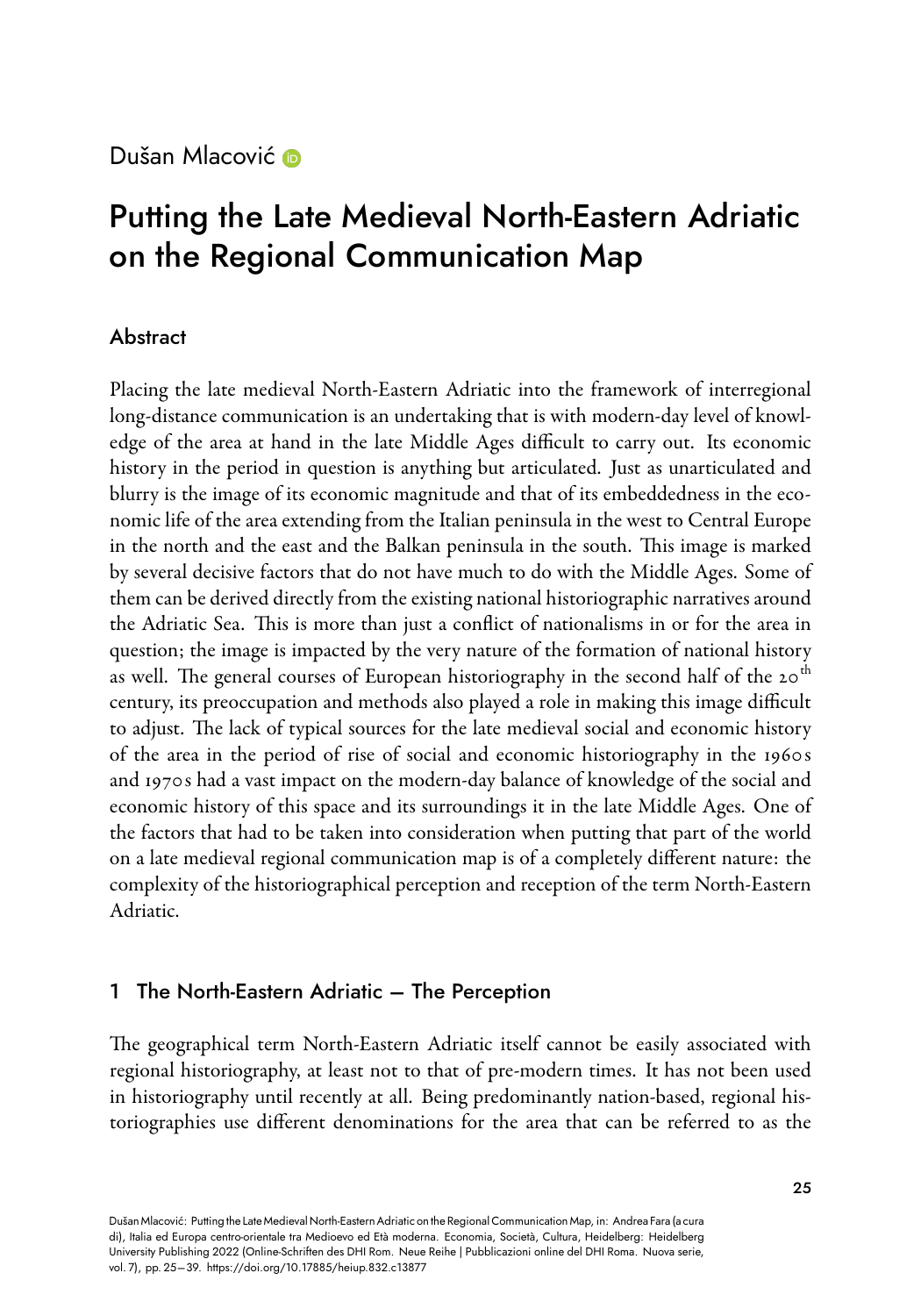North-Eastern Adriatic. Their primary yardstick for the description of such an area was the territory within ethnic frontiers, i.e. homeland. Along with the nation-based perception of the area, there are two modes of its perception in the historiography that are nowadays widely in use: the North-Eastern Adriatic 'region' and the 'two shores' North-Eastern Adriatic. However, neither of them seems suitable for the task of putting the area on the regional communication map in the late Middle Ages.

It was only after the rise of trans-national research that the term North-Eastern Adriatic became justified in historiography. Dealing with phenomena such as frontier societies or post-war social transition, regional trans-national historiography seeks to disregard national and pre-modern historiographic frameworks and tends to use this geographical term as a seemingly neutral term for defining the area as a stage of regional history.<sup>1</sup> Actually, when used in historiography, the North-Eastern Adriatic is not a neutral term. It does away with all the trouble brought about by the national-history perspective and helps us with a better grasp of a variety of historical processes in an array of lands, regions, and provinces surrounding the North-Eastern Adriatic, which are nowadays part of Italy, Slovenia, and Croatia. However, it also creates a new set of matters that need fixing. The use of this term together with the term region suggests that in many aspects the North-Eastern Adriatic could and should be perceived as a wellestablished region, as a region per se. It suggests that it can be distinguished from its surroundings as an entity, not just geographically but with its own homogeneous history as well. The trans-national historians' North-Eastern Adriatic, a 'region', is a somewhat fluid territory that includes historic Friuli and Venezia Giulia, Carniola (Kranjska), Istria and a part of Dalmatia, with no clear boundaries to the north or to the south of it. When convenient, it stretches as far as Carinthia, Austria, and, if necessary, includes or excludes certain parts of the Kvarner Gulf (Quarnero), in Croatia.

Far more disputable than a coherent 'regional' North-Eastern Adriatic view is a view, by which the North-Eastern Adriatic is simply a northern part of something that is suggestively called exactly the same as it is called geographically: the Eastern Adriatic ("L'Adriatico orientale" in Italian, "Vzhodni Jadran" in Slovenian, "Istočni Jadran" in

<sup>1</sup> The use of the term NorthEastern Adriatic in recent historiography e. g. Marina Cattaruzza (Ed.), Nazionalismi di frontiera. Identità contrapposte sull'Adriatico nordorientale, 1850–1950, Soveria Mannelli 2003; The EIRENE project – PostWar Transitions in Gendered Perspective: The Case of theNorth-Eastern Adriatic Region ([https://project-eirene.eu/;](https://project-eirene.eu/) 14. 3. 2022); Rolf Wörsdörfer, Krisenherd Adria 1915–1955. Konstruktion und Artikulation des Nationalen im italianisch-jugoslawischen Grenzraum, Paderborn 2004, pp. 238, 326; Sabine Rutar, Epistemological Borders and European Contemporary History: the Example of the Northeastern Adriatic Region, in: Europa Regional 22, 3–4 (2014), pp. 192–206.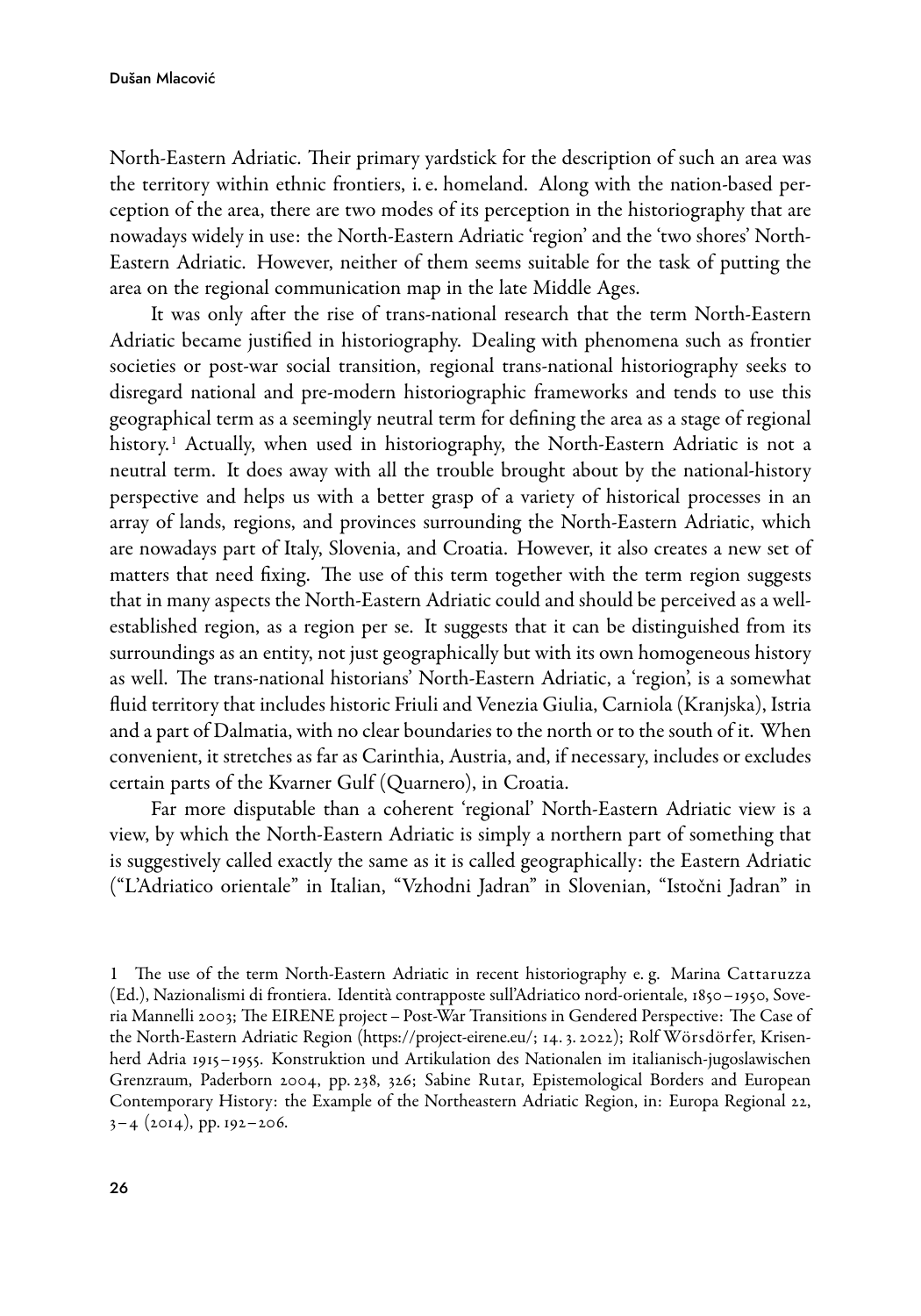Croatian). This particular denomination, on the other hand, sounds pretty familiar to historians, particularly to those dealing with pre-modern times. In terms of categories of physical geography, there is nothing wrong with the Eastern Adriatic. With its many islands and an irregular, rocky coast its shores are distinctly Mediterranean. <sup>2</sup> A disputable moment emerges when the Eastern Adriatic is regarded as one of the Adriatic's two constitutive, culturally and historically antipodal shores – the Adriatic that is a frontier. <sup>3</sup> Even more, the Adriatic that is a frontier to its core: a sea where the division between the East (if not the Orient) and the West (definitely the Occident) should be obvious to the extent that it represents its most noticeable historical feature. According to this view, the rocky Eastern Adriatic and the flat Western Adriatic should be perceived as nothing but the 'two shores' (in Italian, 'le due sponde') of Adriatic.

The 'two shores' view on the Adriatic is a regional variant of a broader discourse. It is based on ethnic, religious, political, cultural or other historically relevant circumstances along Adriatic shores from the  $16<sup>th</sup>$  century to the modern era. It promotes duality as the most adequate view of past realities and state of affairs in the history of the Adriatic, along with the need for 'better understanding' and 'building bridges' between two sides, one of which is Italy and the other its counterpart, somewhat elusive and somewhat amorphous 'Slavia'. It was formed in the process of nation building and formation of nation-based culture, along with art, literature, and, last but not least, history.

The realities of the Adriatic in the Late Middle Ages and earlier can be reflected by means of the 'two shores' view only with great difficulties. Firstly, there is not much room for duality in the fragmented world of the medieval man. Secondly, even though it seems that 'two shores' could be derived directly from physical geographical features of the coasts around the Adriatic, this is not the case. If the shores of this Mediterranean gulf undergo a strict division according to the cardinal directions and considering the coastal configuration as a criterion as well, there should be a third coast of the Adriatic, i. e. the northern coast, the Adriatic of the lagoons. Thirdly, if a strong Byzantine presence and especially the presence of Islam is a criterion for finding the 'East' in the Adriatic, it is easy to get confused if this is to be attributed to one of the 'two shores' in the Middle Ages.

<sup>2</sup> On geography of the Eastern Adriatic and its physical borders in the historiographical context, cf. Egidio Ivetich, Un confine nel Mediterraneo, L'Adriatico orientale tra Italia e Slavia (1300–1900), Roma 2014, pp. 27–30; id., Adriatico orientale. Atlante storico di un litorale mediterraneo, Rovigno 2014, pp. 17–21; Boris Gombač, Atlante storico dell'Adriatico orientale, Pontedera 2007, p. 3.

<sup>3</sup> Ivetich, Un confine nel Mediterraneo (see note 2).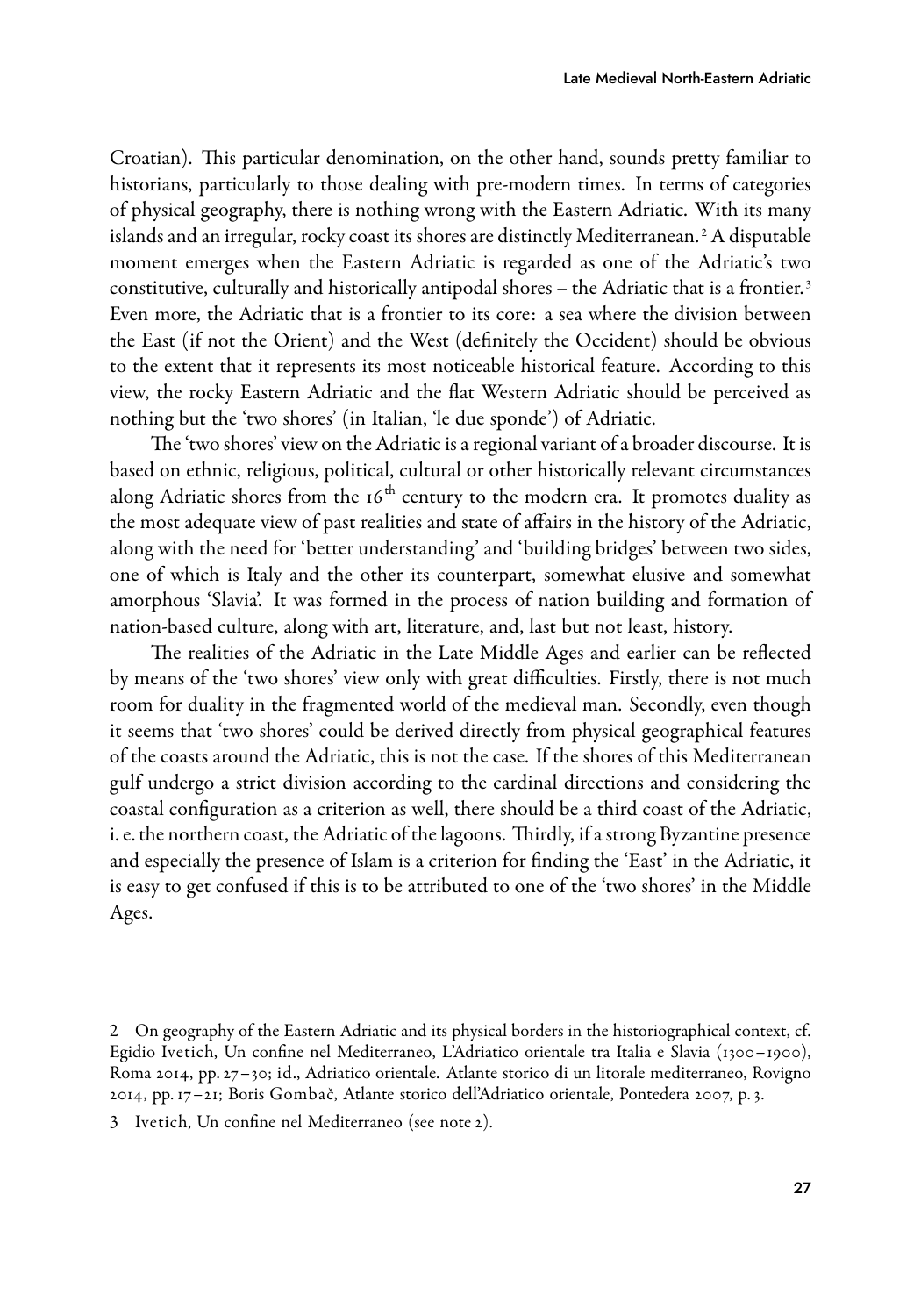### 2 The 'communications and cities' North-Eastern Adriatic

At this stage, the only North-Eastern Adriatic that can be put on the late medieval regional communication map without hesitation is the 'communications and cities' North-Eastern Adriatic. Bearing in mind the influential doctrinal statement by Lucien Febvre that "the Mediterranean is the sum of its routes"<sup>4</sup> and Fernand Braudel's equally determinative conclusion that "cities and their communications, communications and their cities have imposed a unified human construction on geographical space",<sup>5</sup> the term 'communications and cities' North-Eastern Adriatic is coined here with one purpose only. Namely, to give a name to the northern part of the geographical Eastern Adriatic in the Middle Ages, as it is outlined by the structure of the late medieval regional communications. This area was never a region or anything similar. It can be observed as a defined area only in relation to the 'communications and cities' approach. Out of this very particular context, this part of the Adriatic is hard to map into a recognizable medieval or early modern unit. The routes that are making it observable as a 'communications and cities' area in the late Middle Ages linked the Italian peninsula with the lands on its east, Central Eastern Europe and South-Eastern Europe.

The 'communications and cities' late medieval North-Eastern Adriatic is easiest definable by means of a negative definition: it is that part of the geographical Eastern Adriatic which is not marked by the maritime cities that made it into history as the predominant centres of late medieval exchange between the Balkans and Italy. In other words, it is not its 'shiny' South, that part of the 'two shores' Eastern Adriatic to which the economic historiography of the 1970 s and 1980 s attributed the role of the distinguished regional late medieval communication hub, with Dubrovnik (Ragusa) as its extraordinary front-runner.

Following great men of early economic history during the pre-war period in Yugoslavia, Gregor Cremošnik, Jorjo Tadić, and Mihailo Dinić $^{\rm 6}$  and the early Annales

4 Fernand Braudel, The Mediterranean and the Mediterranean World in the Age of Philip II, New York 1966, p. 271.

6 On Gregor Čremošnik, Jorjo Tadić, and Mihailo Dinić as historians and their connection with the archives of Dubrovnik (Ragusa), see: Ignacij Voje, Savinjčan Gregor Čremošnik, raziskovalec Balkana [Gregor Čremošnik, a Native of the Savinja Valley, a Researcher of the Balkans], in: Kronika 65 (2017), pp. 541–550; Radovan Samarđić, Jorjo Tadić kao istoričar [ Jorjo Tadić as a Historian], in: Zbornik Filozofskog fakulteta u Beogradu 11 (1970), pp. 1–16; Spomenica posvećena preminulom akademiku Mihailu Diniću [A Tribute to Deceased Member of the Academy Mihailo Dinić], Vaso Ćubrilović (Ed.), in: Posebna izdanja Srpske akademije nauka i umetnosti, vol. 441, Beograd 1971.

<sup>5</sup> Ibid., p. 272.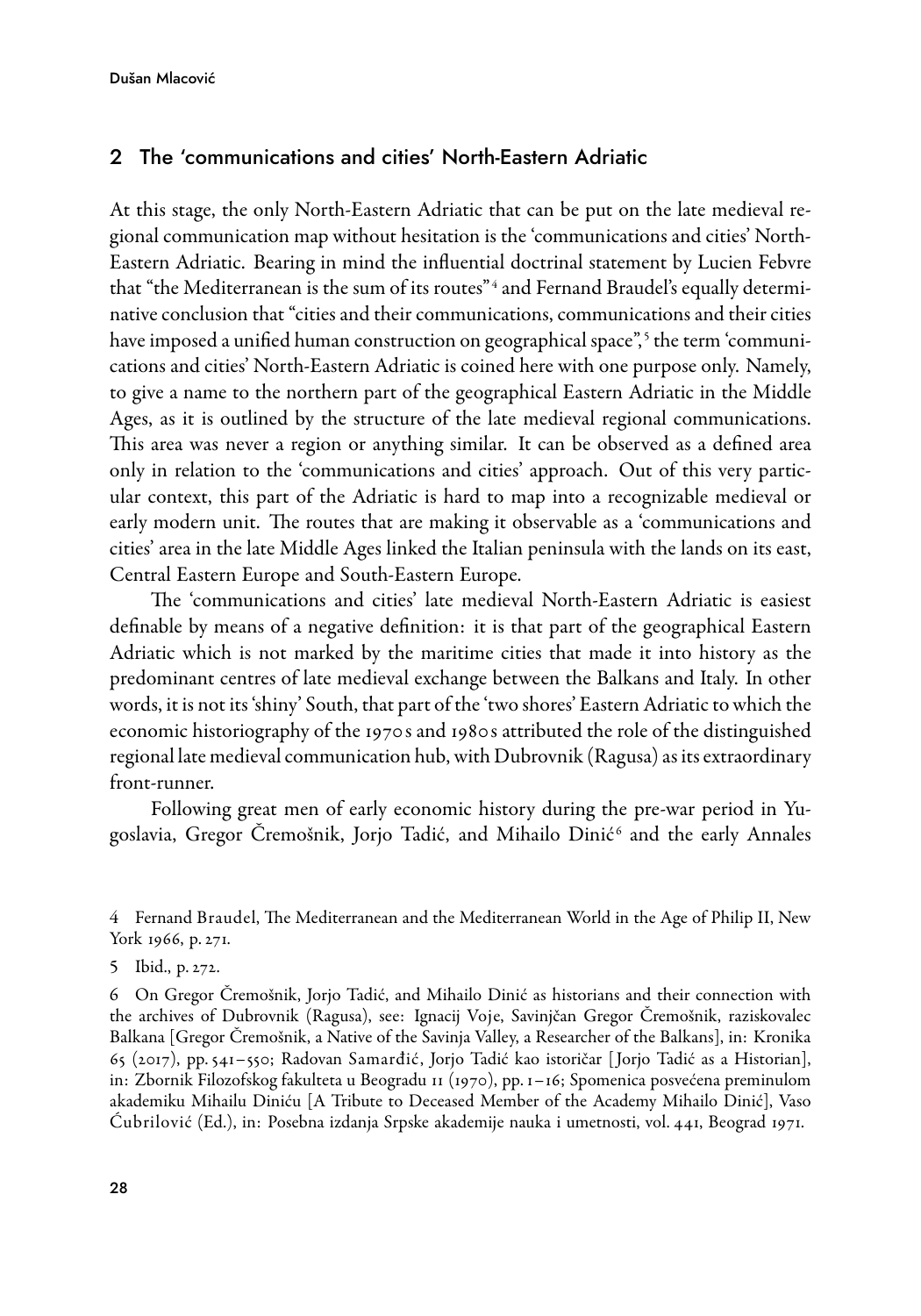school, the economic historiography of the 1960 s and 1970 s in Yugoslavia discovered the Mediterranean of 'communications and cities' in their own yard, in the South-Eastern Adriatic. They first discovered it in the archives of Dubrovnik (Ragusa). That Adriatic was very specific. It was, as expected, very urban based and urban oriented. The emphasis was on ties between coastal cities as maritime trade centres and great powers or lands in their hinterland (Rascia, Bosnia, Croatia and Sclavonia), which were considered the predecessors of subsequent national states of South Slavic nations that were in need of their own medieval (economic) history. In order to shape that world and put it on a regional communication map, it was necessary to concentrate on tracing the so-called 'high trade' commodities that were exported on a large scale from Central Eastern Europe and South-Eastern Europe via Dubrovnik (Ragusa), Split (Spalato) and Zadar (Zara) to the Italian peninsula. That was done zealously. <sup>7</sup>

From the very beginning, there was never a shadow of doubt that Dubrovnik (Ragusa) was part of such Adriatic. Its inclusion in the world of 'communications and cities' was already debated in the late 1920 s, years before Fernand Braudel's visit to the Dubrovnik (Ragusa) archives (1936). Zadar (Zara) and Split (Spalato) followed much later, in the 1970 s. Dubrovnik (Ragusa) was the final point on the Balkans communication system, while Zadar (Zara) and Split (Spalato) were the final stops on the road referred to as the Great Road, *Via magna exercitualis*. Known also as the Road of King Coloman, it was a major late medieval route linking the Pannonian Plain and the Adriatic, connecting Hungary and Dalmatia via Zagreb, Modruš and Bihač.<sup>8</sup> It terminated in Senj (Segna; Zengg), Zadar (Zara) and Split (Spalato).

<sup>7</sup> The economic history production in Yugoslavia in the 1970 s and 1980 s, based on the archives of medieval Dubrovnik (Ragusa), Zadar (Zara), Split (Spalato) and partially Kotor (Cattaro) is yet to be properly evaluated.

<sup>8</sup> Although referred to as Via magna, it is sometimes not included on maps, e.g.: Online-Handbuch zur Geschichte Südosteuropas, Karten, Wichtige Handelswege im späten Mittelalter (Leibniz Institut für Ost– und Südosteuropaforschung, Regensburg) (URL: [https://www.hgsoe.ios-regensburg.de/](https://www.hgsoe.ios-regensburg.de/fileadmin/karten/WichtigeHandelswegeSpaetmittelalter.jpg) [fileadmin/karten/WichtigeHandelswegeSpaetmittelalter.jpg](https://www.hgsoe.ios-regensburg.de/fileadmin/karten/WichtigeHandelswegeSpaetmittelalter.jpg); 14. 3. 2022). Barring Rijeka's connection with Zagreb – which was not a major route in comparison to that connecting Zagreb and Zadar (Zara) –, no major connections are shown between the Adriatic and the hinterland to the north of Drijeva on the river Neretva. Rab (Arbe) is misplaced, it is put in the location of Osor. On sections of Via magna in modern-day Croatia see: Tomislav Raukar, Zadar u XV stoljeću. Ekonomski razvoj i društveni odnosi [Zadar in 15<sup>th</sup> Century. Economic and Social Relations], Zagreb 1977, p. 18; Nada Klaić, Povijest Hrvata u srednjem vijeku [The History of Croats in the Middle Ages], Zagreb 1990, p. 249; Franjo Pajur, Rakovečka trasa "vojničke" ceste ili Kolomanove ceste [The Rakovec Section of the Military or the Coloman Road], in: Zbornik Odsjeka za povijesne znanosti Zavoda za povijesne i društvene znanosti Hrvatske akademije znanosti i umjetnosti 29 (2011), pp. 23–37.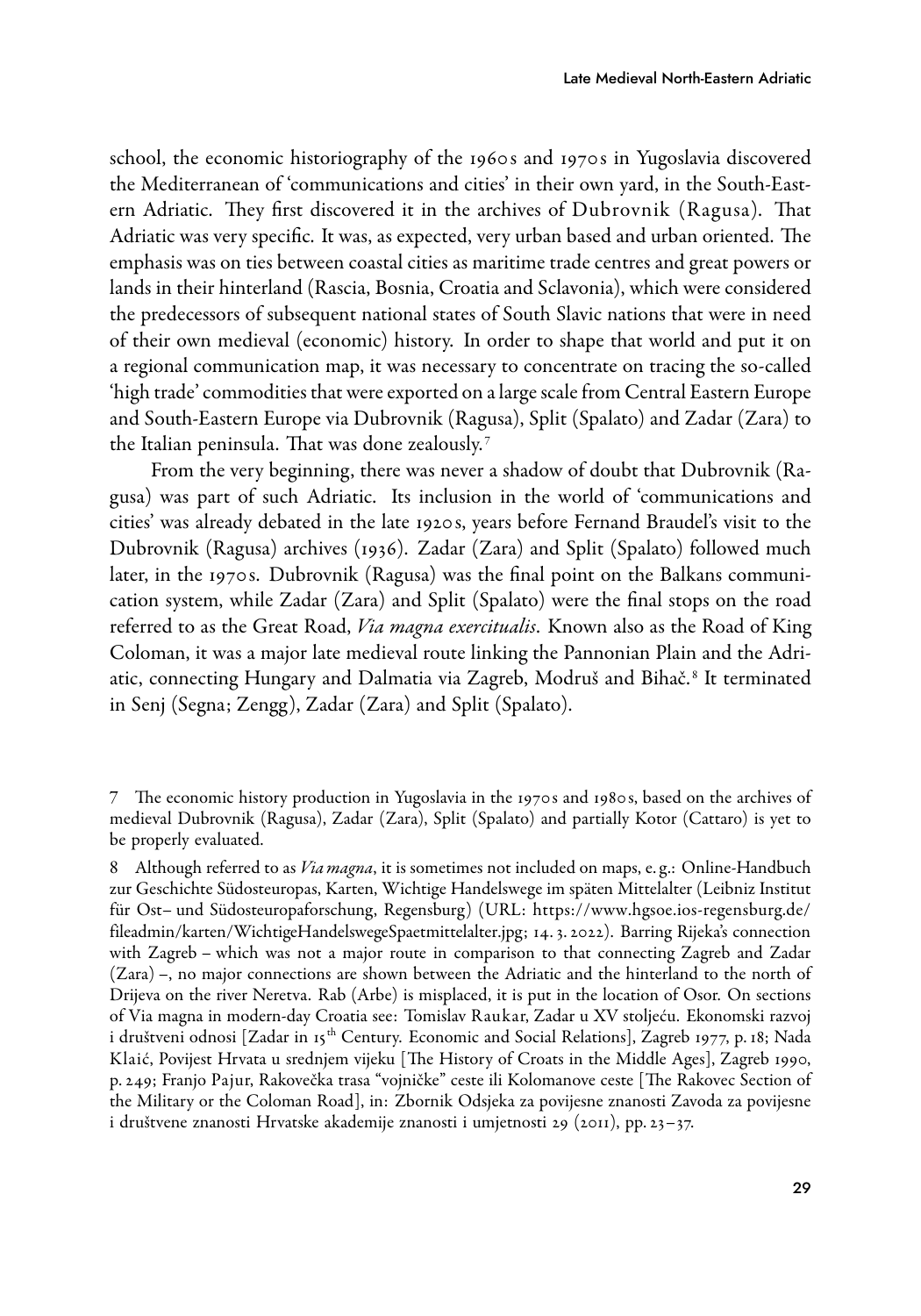## 3 Shaping of the late medieval 'towns and communications' NorthEastern Adriatic

Using the same criteria, following the routes of the cattle, cattle skin and silver ore, the type of the North-Eastern Adriatic being put on the map here, includes what can be described as the 'remnants' left behind by the 'shiny South'. These remnants include parts of historic Dalmatia to the north of Zadar (Zara), entire Istria and parts of Carniola and Friuli-Venezia Giulia to the south of the so-called Ljubljana Road that connected Hungary with Venice in the mainland to the north of the Adriatic lagoons.<sup>9</sup> This space is likely to be shown as a blank spot on the maps of trans-regional medieval economy and trade routes from the East to the West and vice versa.

Similarly to the *Via magna*, the Ljubljana Road was actually a set of parallel routes in certain sections. These routes followed the Sub-Alpine valleys (modern-day Slovenia) after the Pannonian Plain and the Drava river had been crossed in Ptuj (Pettau). All these routes met in Ljubljana, from where it was possible to continue either towards Gorizia, Udine, Portogruaro and towards the Italian peninsula in the case of cattle trade or towards Trieste, Koper (Capodistria), and Piran (Pirano), as well as towards Rijeka (Fiume) and Bakar (Buccari) in the case of skin trade and iron.<sup>10</sup> It became the main route of long-distance trade between Austrian and Hungarian lands on one hand and Italian lands on the other after 1360, when Duke Rudolph IV from the House of Habsburg took control over the bulk of transit routes between German and Italian lands and when his successors consolidated their position in the Duchy of Carniola and in Istria and when

<sup>9</sup> See Ferdo Gestrin, Trgovina s kožami v Markah v 15. in v prvi polovici 16. stoletja [Skin Trade in Marches in the 15<sup>th</sup> Century and in the First Half of the 16<sup>th</sup> Century], in: Zgodovinski časopis 30,1–2 (1976), pp. 23–35; id., Slovenske dežele in zgodnji kapitalizem [Slovenian Lands and Early Capitalism], Ljubljana 1991, pp. 139–188; Othmar Pickl, Der Viehhandel von Ungarn nach Oberitalien vom 14. bis zum 17. Jahrhundert, in: Internationaler Ochsenhandel (1350–1750), Stuttgart 1979, pp. 39–81; Andrea Fara, Italian Merchants in the Kingdom of Hungary in Late Middle Ages and Early Modern Period (XIIIth–XVIth centuries), in: Iulian Mihai Damian / IoanAurel Pop /Mihailo St. Popović /Alexandru Simon (Eds.), Italy and Europe's Eastern Border (1204–1669), Frankfurt a. M. et al. 2012, pp. 119–133; id., Il commercio di bestiame ungherese verso la Penisola italiana tra tardo Medioevo e prima Età moderna (XIV–XVI secolo), in: Mélanges de l'École française de Rome-Moyen Âge 127,2 (2015), pp. 2–19; id., An Outline of Livestock Production and Cattle Trade from Hungary to Western Europe in Late Middle Ages and Early Modern Period  $(XI V^{th}-XVI^{th})$ Centuries), in: Crisia 45 (2015), pp. 87–95.

<sup>10</sup> Gestrin, Slovenske dežele (see note 9), pp. 101–102.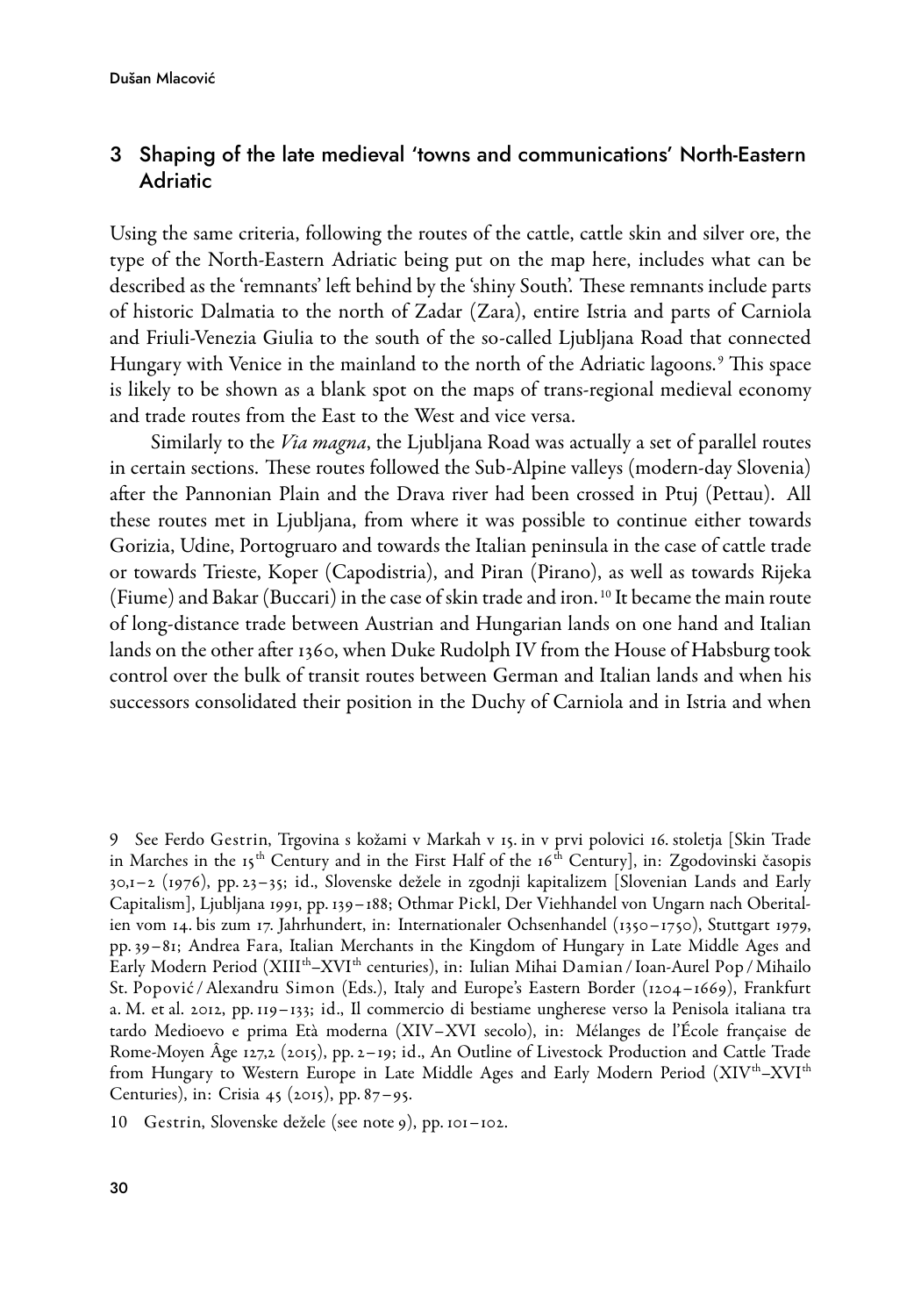Trieste voluntary submitted to their rule (in 1382).<sup>11</sup> Via magna exercitualis, on the other side of the area, was formed earlier than the Ljubljana Road, it was already there in the beginning of 13<sup>th</sup> century if not earlier. The space between these two roads was neither devoid of large urban settlements next to the sea nor of a role in long-distance trade between the Italian peninsula and Central Eastern Europe. The blanks on maps are to be attributed more to modern-day historiography than to the situation on site in the late Middle Ages. The knowledge of social, economic and urban history of the late Middle Ages in the Eastern Adriatic is far from balanced: it is still largely concentrated in its South.

There is only one medieval coastal urban settlement situated between the mouth of Isonzo (slov. Soča) and Zadar (Zara) that made it firmly into the 'communications and cities' world in the times of the peak of economic (and social) history: Piran in Slovenia. This might sound strange, as the Commune of Piran was not a *civitas* but a *terra*, whose elite were the citizens of the council and not nobles like in civitates. Undoubtedly, it was a place of vivid maritime economic activity, with some long-distance trade included.<sup>12</sup> It was also a decent late medieval urban settlement; however, it was not exactly a place of abundance and opulence. The reason why Piran made it into that world, unlike the civitates such as Trieste, Koper (Capodistria), Poreč (Parenzo), and Pula (Pola) in Istria, Krk (Veglia), Rab (Arbe) in the Kvarner Gulf (Quarnero), lies in the attainability of typical sources for the late medieval economic history in the 1960 s and 1970 s, namely

11 On the Ljubljana Road, its development and continuation from Carniola to Friuli, see: Ferdo Gestrin, Trgovina slovenskega zaledja s primorskimi mesti od XIII. do konca XVI. stoletja [The Trade between Slovenian Mainland and Littoral Towns from the 13<sup>th</sup> Century to the end of 16<sup>th</sup> Century], in: Kronika 11,2 (1963), pp. 73–85; id., Slovenske dežele (see note 9), pp. 139–188; Donata Degrassi, Le strade di Aquileia. Nuovi itinerari tra Friuli e golfo adriatico, Gorizia 2000; ead. , Dai monti al mare. Transiti e collegamenti tra le Alpi orientali e la costa dell'alto Adriatico (secoli XIII–XV), in: JeanFrançois Bergier / Gauro Coppola (Eds.), Vie di terra e d'acqua. Infrastrutture viarie e sistemi di relazioni in area alpina, Bologna 2007, pp. 161–188; ead., Una città tra Carso e mare: territorio e vie di comunicazione di Trieste nel tardo medioevo, in: Michela Messina (Ed.), Medioevo a Trieste. Istituzioni, arte, società nel Trecento, Milano 2008, pp. 281–296; ead., Lo spazio alto-adriatico nel medioevo e gli scambi tra mondo mediterraneo e mondo centro europeo (XII–XV secolo), in: Daniele Andreozzi et al. (Eds.), Acque, terre e spazi dei mercanti. Istituzioni, gerarchie, conflitti e pratiche, Trieste 2009, pp. 269–302; Miha Kosi, Boj za prehode proti Jadranu – Kras od 12. do 15. stoletja (politično- in vojnozgodovinska skica) [A Struggle for Passes Towards the Adriatic – Karst from the 12<sup>th</sup> to the 15<sup>th</sup> Century (Political and Military Historical Sketch)], in: Kronika 63,3 (2015), pp. 379–444.

12 See: Ferdo Gestrin, Pomorstvo srednjeveskega Pirana – La marineria di Pirano nel Medio Evo, Ljubljana 1978; id., Rapporti commerciali tra le terre Slovene e l'Italia tra XIII e XVII secolo, in: Rivista storica del Mezzogiorno 15–16 (1980–1981), pp. 61–84.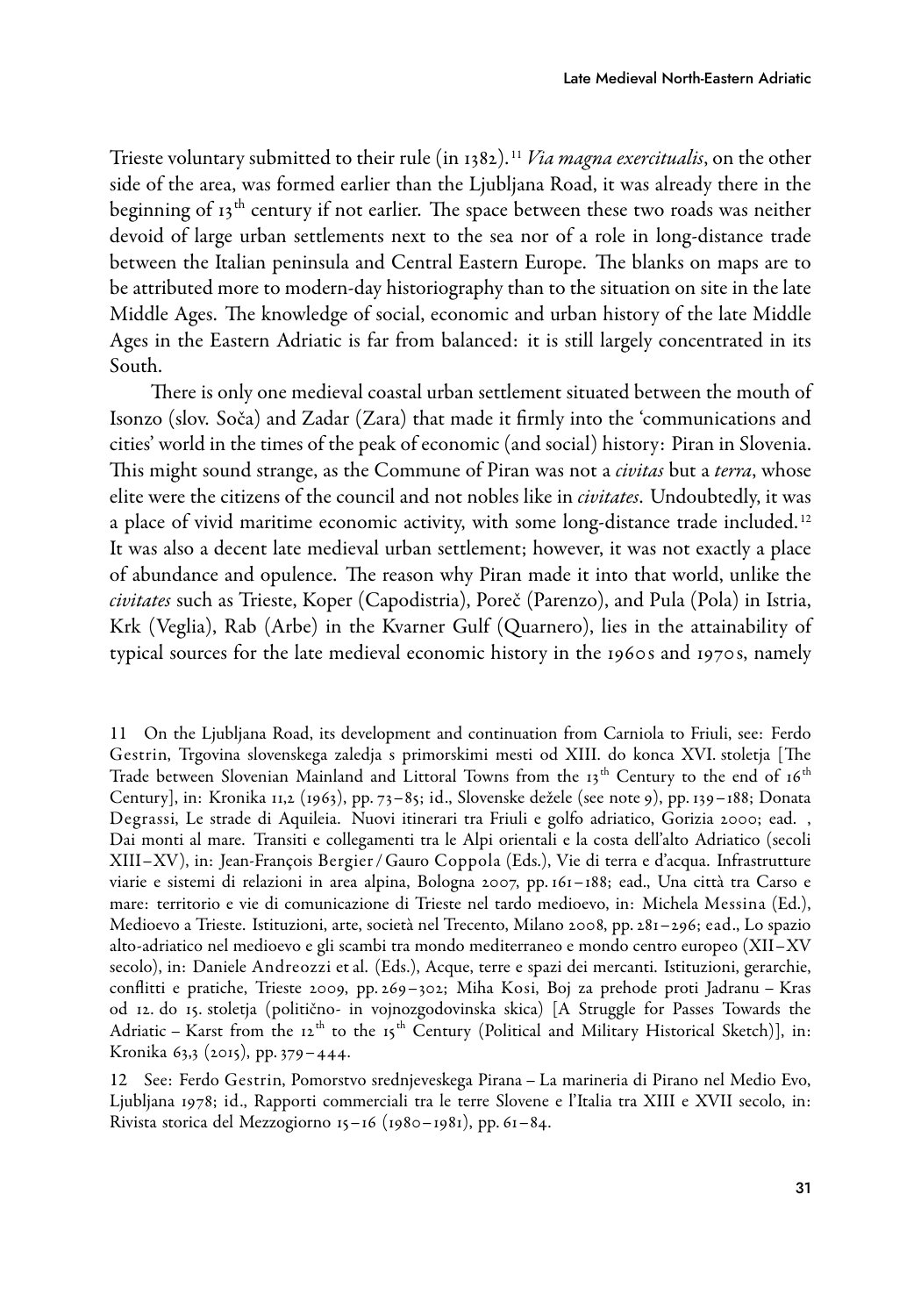notarial records. Along with Dubrovnik (Ragusa), Piran is the only commune in the Eastern Adriatic with a completely preserved series of notarial or vicedomini records from the late 13<sup>th</sup> century to the end of the 18<sup>th</sup> century (notaries 1282–1320, *vicedomini* 1325– 1784). No other urban settlement in the NorthEastern Adriatic can compare to Piran even remotely when it comes to the preserved sources for the late Middle Ages. These sources were the basis for research of Piran's social and economic history conducted in the 1970 s and 1980 s by Slovenian historians, with Ferdo Gestrin at the forefront. <sup>13</sup>

The reasons why late medieval notarial records (or those of vicedomini) were not preserved in the North-Eastern Adriatic vary from city to city; they were destroyed in fires, in armed conflicts in long-gone past or due to carelessness and slovenliness in more recent periods. Late medieval Trieste and Rab (Arbe) did well in this regard. Numerous documents issued by a variety of issuers and a considerable part of books of *vicedomini* from the  $14<sup>th</sup>$  and  $15<sup>th</sup>$  century are preserved in Trieste.<sup>14</sup> Along with many preserved documents from the  $13<sup>th</sup>$  and  $14<sup>th</sup>$  century, books of two notaries from the second half of the  $14<sup>th</sup>$  century (1369–1382) are preserved in Rab, as well as a continuous series of notary records from 1441 onwards.<sup>15</sup> The case of Koper (Capodistria), where the historic documents were unavailable for a specific, barely comprehensible reason, is the most unusual one. The salient part of the commune of Koper (Capodistria)'s archive  $(1381-1944)$  was removed hastily in 1944. It was kept in a secret location in Italy for a long time. These documents were inaccessible to researchers; officially, they did not exist. This scandalous situation, which bewildered the scholarly public, was resolved in 2016. It was at that point that the documents' existence was officially confirmed and, consequently, they are now available to researchers on a temporary basis in the State Archives in Venice (Archivio di Stato di Venezia).

Along with the unavailability of sources typical of late medieval social and economic history of the North-Eastern Adriatic, an additional circumstance ought to be addressed due to its importance in terms of the area's economic magnitude in the period in question.

15 See: Stjepan Antoljak, Izvori i literatura o prošlosti otoka Raba od ranoga srednjeg vijeka do godine 1797 [The Sources and the Literature on the History of the Island of Rab from the Early Middle Ages to 1979], Zadar-Rab 1986, pp. 19–30; Dušan Mlacović, The Nobility and the Island. The Fall and Rise of the Rab Nobility, Zagreb 2012, pp. 70, 100, 110–111, 327.

<sup>13</sup> See: Dušan Mlacović, Poznosrednjeveška koprska elita in zgodovinski viri [The Elite of Koper in Late Middle Ages and the Historical Sources], in: Janez Mlinar / Bojan Balkovec (Eds.), Urban Elites in the Middle Ages and the Early Modern Times between the Alps, the Adriatic and the Pannonian Plain, Ljubljana 2011, pp. 169-171.

<sup>14</sup> See: Daniela Durissini, Economia e Società a Trieste tra XIV e XV secolo, Trieste 2005 (Fonti e studi per la storia della Venezia Giulia, ser. II 10), pp. 241–249.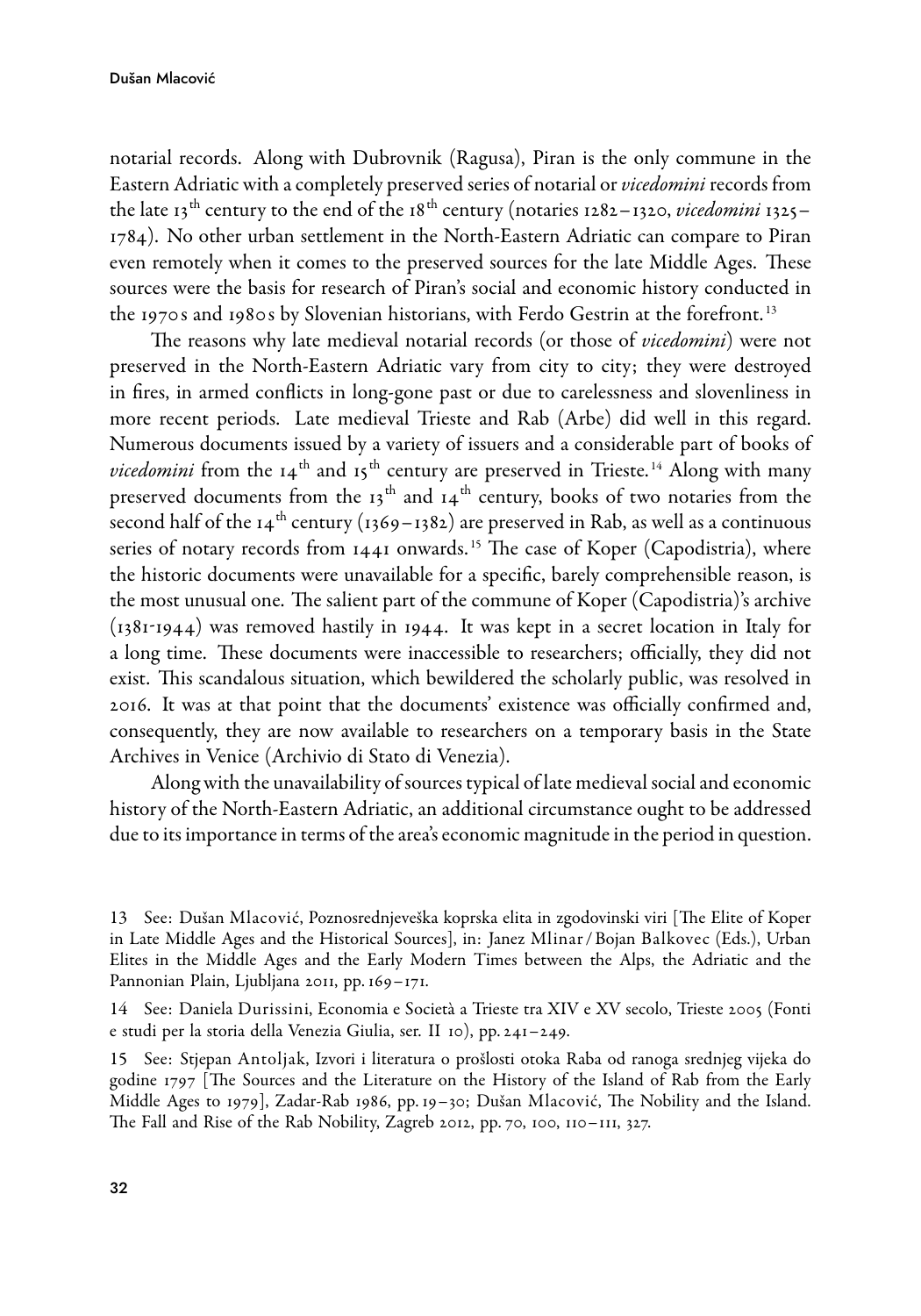With regard to nation, this area functions as a forcibly shared space, where national sentiments are intense and often heated. Regardless of loud slogans or resounding words uttered by rapturous bards and irrespective of the national appropriation, this area is considered to be marginal by national histories; it is seen as an area outside grand national medieval topics or events. Neither Italian, nor Slovenian or Croatian history see this area as constitutive for their national history in the late Middle Ages.

#### 4 The perspectives

With all this in mind, how does one place the late medieval North-Eastern Adriatic on the regional communication map, making the routes between the Italian peninsula and Central Eastern Europe part and parcel thereof ? It would be most suitable to regard late medieval large-scale commerce between the Italian peninsula and Central Eastern Europe in this part of the world as commerce that was imbued with trade channels in the direction from Venice to the Mediterranean and with regional supply of Venice as a metropolis. These channels are easier to trace if research focus is shifted from the period of the  $15<sup>th</sup>$ and 16<sup>th</sup> century to that from the late 13<sup>th</sup> to 15<sup>th</sup> century. In doing so, the distribution of political (and economic) power on the aforementioned trade routes, which is typical of the 13<sup>th</sup> and 14<sup>th</sup> century, comes to the foreground. At that time the power of the central authority was not as strong as later. This power was at the hands of higher nobility, ecclesiastical institutions (the Patriarchate of Aquileia), and the most powerful Venetian noble families, who obtained control over the NorthEastern Adriatic in their division of spheres of interest in the Mediterranean. In symbiosis with the capability of their clientele and elites of large coastal cities to see to the operation of movement of goods, people and services, their political and economic power provided a basis for efficient large-scale communications in the North-Eastern Adriatic. Communication routes were thus embedded into the communication patterns of competing interlaced political and economic networks, which were designed as kaleidoscopes.

The position of Senj (Segna; Zengg) in one of those kaleidoscopes serves as an example of what happens with the perception of the NorthEastern Adriatic in the context of late medieval communications between the Italian peninsula and Central Eastern Europe if it is observed from a different viewpoint. Taking the Via magna, the Adriatic See and the soil under the rule of the Hungarian king could be reached fastest through Senj (Segna; Zengg) and its port. Building upon normative sources for economic history of the  $15<sup>th</sup>$  and  $16<sup>th</sup>$  century (trade and market regulation, agreements, restrictions) and looking at Senj (Segna; Zengg) from a bird's eye view (from the position of macro-historical discussion of regional communications), it appears that perhaps Senj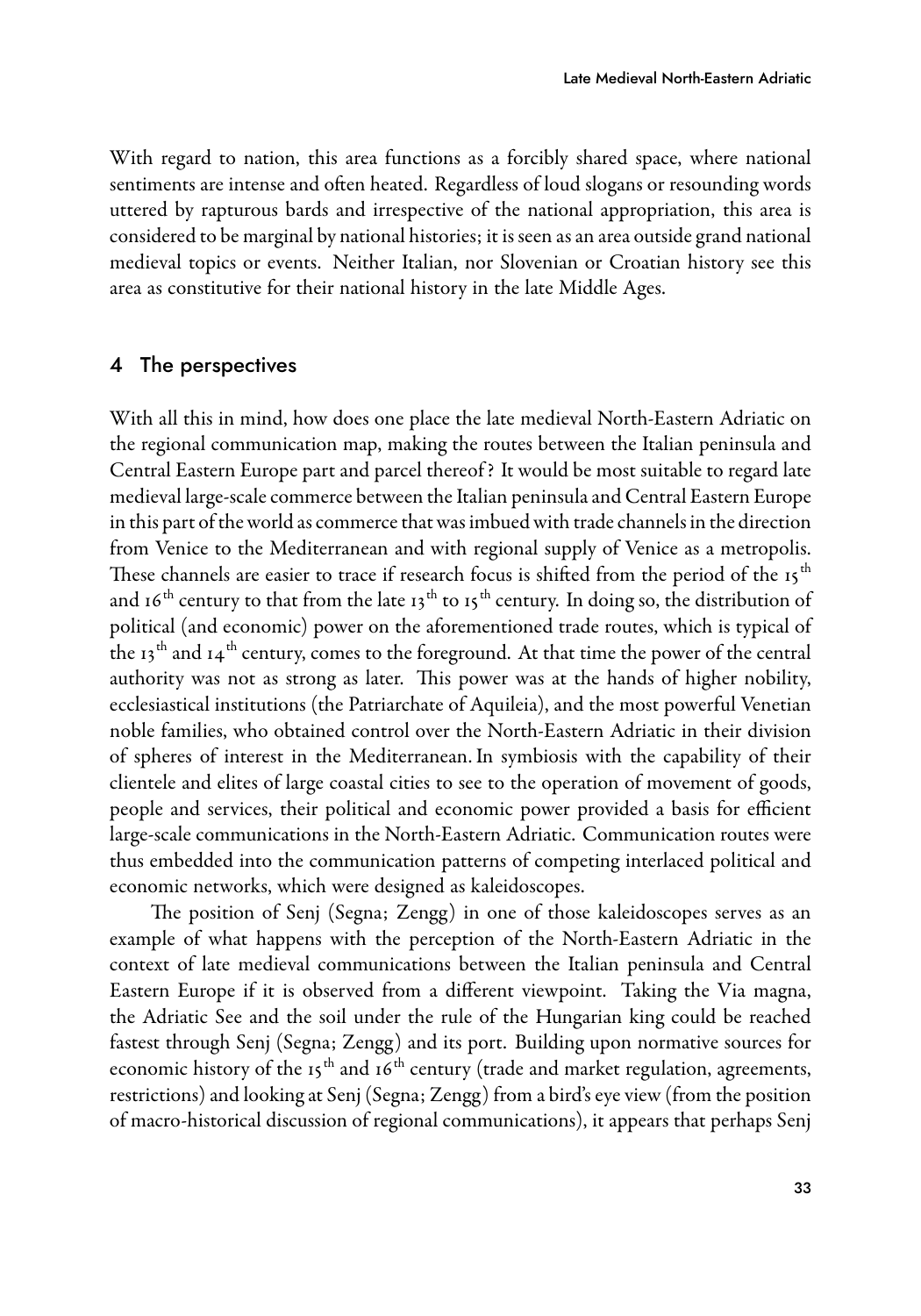(Segna; Zengg)'s vibrant port and marketplace could be associated directly with the power of the city's elite, as was the case in Zadar (Zara), Split (Spalato) or Dubrovnik (Ragusa), and that the inhabitants of Senj (Segna; Zengg) and their overlords the Counts of Krk (Veglia) (the Frankopans) are a key element of the port's success. <sup>16</sup> By means of these sources this can be done without mention of a single inhabitant or item arriving at the port of Senj (Segna; Zengg) (attested in the sources) from either side and from there continuing to either Hungary or across the sea. With the House of Anjou, the Frankopans, Venetians, Florentines, and Marchesans, a macro-historical view of Senj (Segna; Zengg) does not require anyone else for a smooth operation of the Senj (Segna; Zengg) port within large-scale connections. It does not require urban tissue in the city or any neighbours around the city and its administrative area.

Looking at Senj (Segna; Zengg) from a somewhat lower perspective, normative sources from the period suddenly indicate its connectedness with the neighbouring island of Rab. Based on what was written in decrees of the Venetian senate, intervening to the benefit of their subjects, it can be concluded that the elite from the nearby island of Rab (Arbe) was involved in commerce in Senj (Segna; Zengg) to a certain extent. However, this was done under the aegis of the central authorities. As the nearest Venetian territory, Rab (Arbe) seemed as another or a complementary Senj (Segna; Zengg), in the interest of Venice. The town of Senj (Segna; Zengg) continues to exist as a phantom city in this case as well. Its inhabitants or urban tissue are still not needed. <sup>17</sup>

Sources from the  $13<sup>th</sup>$  and  $14<sup>th</sup>$  century paint a completely different picture of relations between Rab (Arbe) and Senj (Segna; Zengg) as far as embeddedness into regional communication trends are concerned. In sources from the second half of the  $15<sup>th</sup>$  century we can observe a decline of both cities' economic importance and an increased impact of the central authorities on regional commercial trends. In the context of crossAdriatic communications both cities must be regarded as an inseparable pair, with Rab (Arbe) in the leading position, not Senj (Segna; Zengg). At the same time, sources from the  $13<sup>th</sup>$ and  $14<sup>th</sup>$  century reveal that attention should be paid to at least four other cities when placing the northern part of the Eastern Adriatic on a map of regional communications, namely Rijeka (Fiume), Pula (Pola), Trieste, and, first and foremost, Koper (Capodi-

<sup>16</sup> On Senj (Segna; Zengg) as a port tracing normative sources from the 15<sup>th</sup> century, see: Zsuzsa Teke, Il porto di Segna come impresa economica nel Medioevo, in: Studia historica adriatica ac danubiana 1,1 (2008), pp. 71–79.

<sup>17</sup> On Rab (Arbe) as a complementary Senj (Segna; Zengg), see: Bogumil Hrabak, Regionalna i međunarodna trgovina Mlečana i Dubrovčana drvetom iz Senja (XIV–XVIII stoljeće) [Regional and International Venetian and Ragusan wood trade from Senj  $(\mu_4^{\text{th}} - 18^{\text{th}}$  Century)], in: Radovi Zavoda za hrvatsku povijest Filozofskog fakulteta u Zagrebu 24 (1991), pp. 57–107.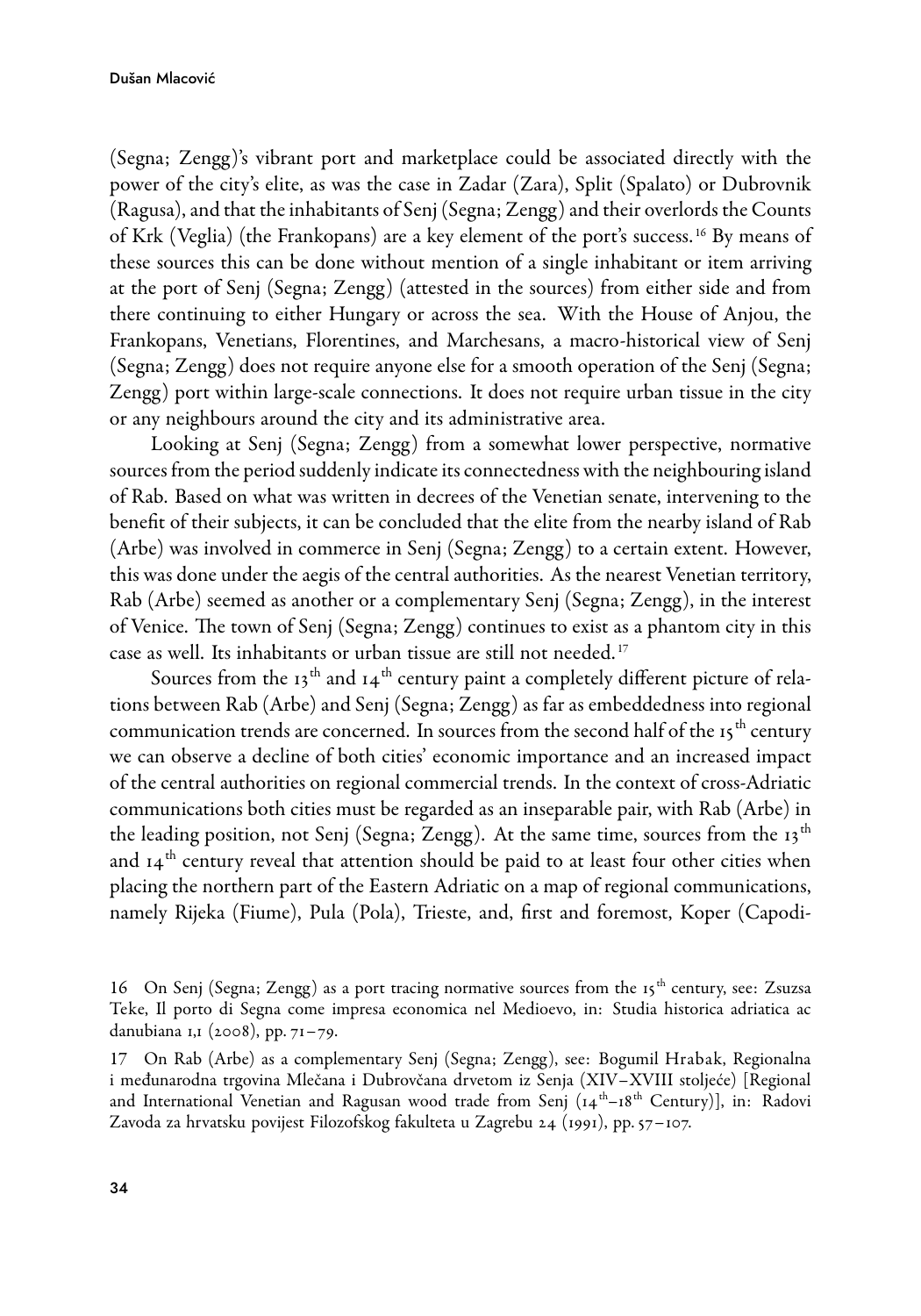stria). The probability that their role in communications between the Italian peninsula and Eastern Central Europe in the late Middle Ages was greatly underrated is considerable. In future, these cities, their respective societies and economy should be explored with regard to politico-economical networks, as well as their urban and environmental history. At this point, let us add a few words on the cases of late medieval Rab (Arbe) and Koper (Capodistria).

The beginnings of Rab's economic and cultural flourishing reach back to the  $10^{th}$ century and peaked two centuries later. From 1018 onwards, the *civitas* of Rab (Arbe) paid tribute to its overlord, Venice, in silk and / or in gold. In the hierarchy of relations between the cities of Lower Dalmatia up to the  $13<sup>th</sup>$  century, Rab (Arbe) held the third place, immediately after Zadar (Zara) and Split (Spalato), which is also attested by the fact that after having occupied Dalmatia, King Coloman made grants to three selected Dalmatian Churches, one of which was the Church of Rab. The city on the island saw rapid expansion. As early as in the  $11<sup>th</sup>$  century its planned suburbs began to grow. The 12<sup>th</sup> century saw the city's urban area and inhabitants grow more than double in size and number, becoming one of the largest cities of the Adriatic. The city's rapid development and that of its community is associated with its position along the maritime route from Venice to the east Mediterranean and along the route to Hungary and, consequently, with long-distance commerce, as well as small cattle husbandry, production of vine, oil and other provisions. In the 12<sup>th</sup> century Rab (Arbe) was one of the largest eastern Adriatic communities, organized as a commune.<sup>18</sup>

The Rab (Arbe) commune was firmly embedded in the Venetian political and economic orbit; it was its southernmost stronghold up to the conquest of Zadar (Zara) in 1202. It was led by the Count of Rab, elected by the Rab (Arbe) political elite. How important Rab (Arbe) was to Venice is evident from a list of counts of Rab (Arbe) up to the end of the 13<sup>th</sup> century. They were sons of doges: Pietro Ziani, his son Marco, and Marco Mastropietro (1213–1235). Earlier, Doge Vitale II Michiel had placed his son Nicholaus in the position of count of Rab (Arbe) (from 1171 to 1184); he was married to Maria, daughter of the Hungarian King Ladislaus II and niece of King Stephen IV. Even prior to that, the Count of Rab (Arbe) had been Rainer Polani  $(1143-1152)$ , son of Doge Peter Polani.<sup>19</sup> In the last decades of the  $13<sup>th</sup>$  century Rab (Arbe) shifted again towards the Michieli family. The Rab (Arbe) elite elected Marco Michiel (aprox. 1280–

<sup>18</sup> On the position and role of Rab (Arbe) in the Adriatic in the Middle Ages, see: Mlacović, The Nobility and the Island (see note 15), pp. 75–207.

<sup>19</sup> On the significance and role of the Counts of Rab (Arbe) in the Venetian political system, see: Irmgard Fees, Reichtum und Macht im mittelalterlichen Venedig: Die Familie Ziani, Tübingen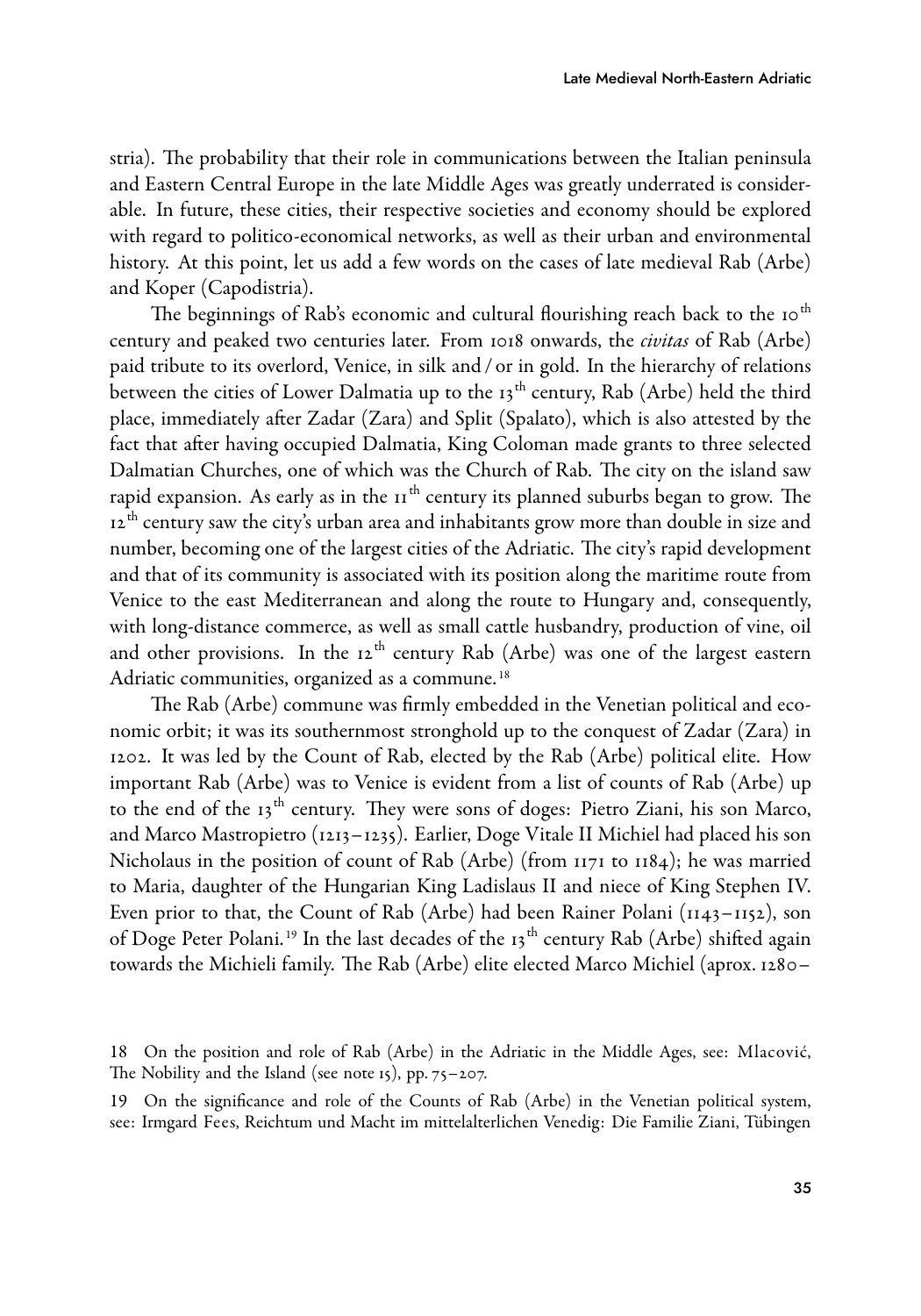$1311$ ) as their count. His son Andrea ( $1320 - 1347$ ) was the last count of Rab (Arbe) to be elected to this position for life, according to the agreements between Venice and Rab (Arbe) in the  $12^{th}$  century.<sup>20</sup>

It was only in the shelter of this type of Rab (Arbe) that a Templar stronghold could be established, standing in a coastal settlement that grew on the ruins of ancient Segnia, beneath a steep mountain pass through Velebit. Rab's nobility had the necessary infrastructure, knowledge and connections at their disposal, as well as protection stemming from their embeddedness into political and economic networks of great players in the region. Additionally, in terms of regional communication Rab (Arbe) was an inevitable stop because it offered protection from the area's greatest geographical danger, i.e. the unpredictable and strong Senj (Segna; Zengg) bora. Rab (Arbe)'s bays provided shelter for ships on route via the Senj (Segna; Zengg) passage (Senjska vrata), which is attested by numerous mooring bollards carved in rocks.

The port in the city of Rab (Arbe) served as a starting point for the route to Senj (Segna; Zengg) and towards Hungary. Rab's elite had houses and emporiums in Senj (Segna; Zengg), including the Benedictine abbeys of St Peter and St Andrew (a nunnery).<sup>21</sup> The connections between these two towns were regulated a long time ago, the oldest preserved agreement dates back to 1205.<sup>22</sup> Three documents serve to illustrate Rab's embeddedness into regional communications in association with Senj (Segna; Zengg). A year after the death of Andrea Michiel on  $16<sup>th</sup>$  March 1347, Johannes Gradonico (Gradenigo), the new count of Rab, entered into a joint enterprise with his kinfolk, his brother-in-law Francisco Loredano, his nephew Jacomello Contareno and with the richest Rab (Arbe) nobleman, Stephanus Damiani de Dimine (Domine, later Dominis), in which the sum of  $2,000$  ducats was invested.<sup>23</sup> If we go deeper in time, in 1291, Count Marco Michiel was contacted by the Venetian merchant Lumbardo who stated that, during the era of King Bela (Bela IV, 1235–1270) he had taken over a large

1988 (Bibliothek des deutschen historischen Instituts in Rom 68), pp. 467–470 (Anhang 3, Zu den Venezianischen Comites von Arbe).

20 Mlacović, The Nobility and the Island (see note 15), pp. 151–152.

21 Ibid., pp. 97–101, 114–117, 151; Codex Diplomaticus Regni Croatiae, Dalmatiae et Slavoniae (= CD), ed. by Tadija Smičiklas, vol. 8, Zagreb 1910, p. 224; Državni arhiv u Zadru, Arhiv stare rapske općine, Spisi rapskih bilježnika [State archives in Zadar, Archives of the Commune of Rab, Notaries], Thoma Stantiis, 2 V, fol. 219 (3 September 1452, the Abbess of St. Andrew leased the house of the monastery in Senj-Segna-Zengg to a merchant from Bergamo).

22 CD, vol. 3, Zagreb 1905, pp. 48–49.

23 Archivio di Stato di Venezia (= ASVe), Cancelleria inferiore (= CI), b. 233, fasc. 17 (Acta Christofori de Çambonino de Rodanis).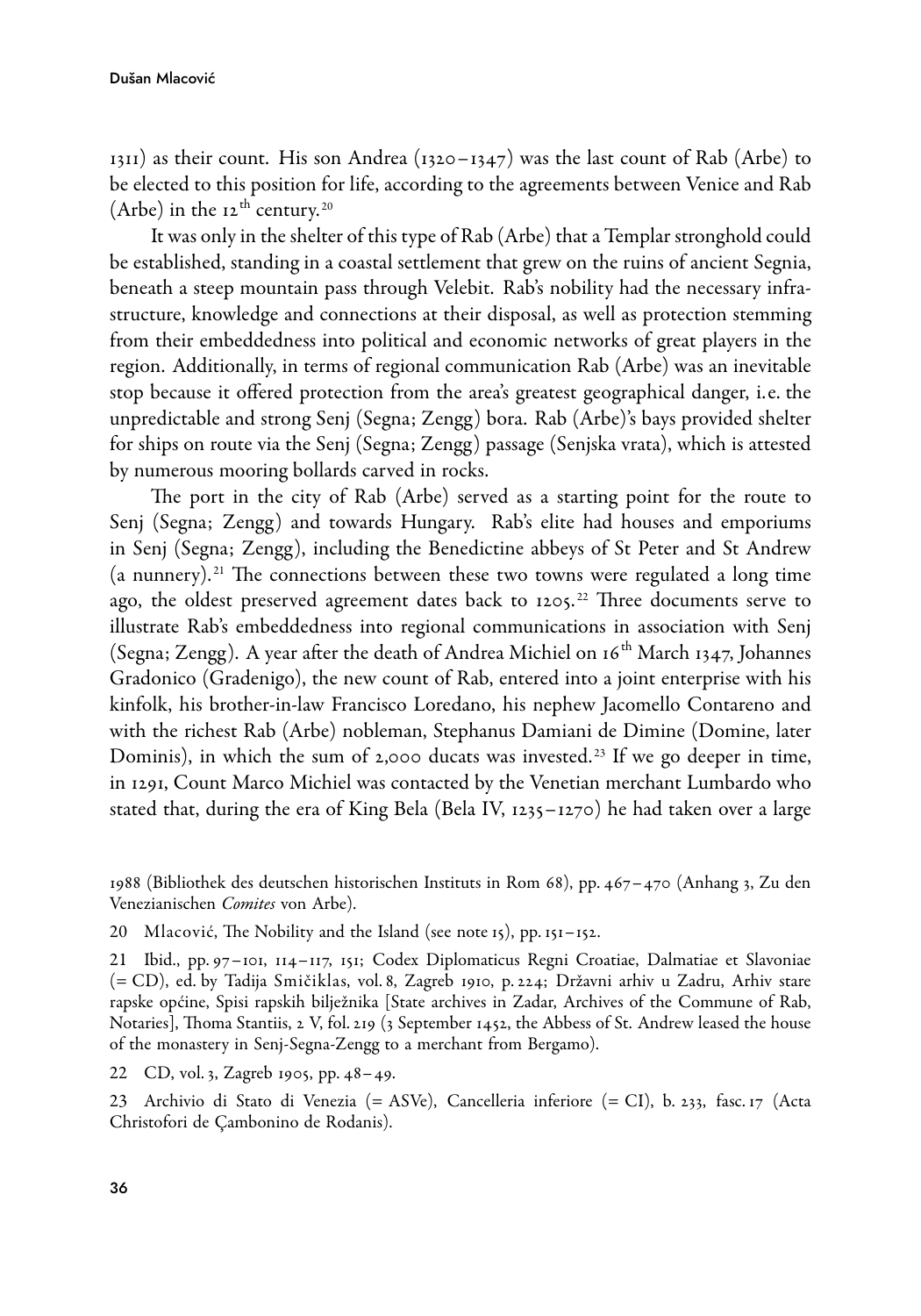part of the mercantile goods owned by Marco Michiel, now the count of Rab, and that he had sold them to the Hungarian King Stephen (Stephen V, 1270–1272), during which process the latter had undertaken to effect speedy payment and had issued a royal letter confirming that he had taken delivery of the goods in the value of 1,200 marks in silver.<sup>24</sup> There is evidence of business dealings between Hungary and Venice by way of Rab (Arbe) also in the will of a young Venetian merchant called Jacobus della Torre, which was drawn up on the island in 1267. He had accommodation in the town and a warehouse full of assorted goods such as skins, wine, fabrics, wax and, what is most interesting, silk. Apart from Rab, where he lived, with his brother-in-law, the Venetian nobleman Peter Venerius (Venier), he also conducted business in Senj (Segna; Zengg). <sup>25</sup>

When the Frankopans, the Counts of Krk (Veglia), became lords of Senj (Segna; Zengg), this one was more reminiscent of a marketplace or an unloading area than of Dalmatian civitates such as Rab (Arbe). An urban settlement was situated nearby; it had a limited self-administration and was filled with foreigners living between Rab (Arbe) and Senj (Segna; Zengg). A mere one family from Senj (Segna; Zengg) that was part of commercial trends in their city of residence, along with their relatives from Rab (Arbe) and other foreigners in the city, can be seen in the available sources from Rab (Arbe) in the  $14^{th}$  and  $15^{th}$  century. They held the position of *iudex* on behalf of the Counts of Krk (Veglia), overlords of Senj (Segna; Zengg). In 1375 they were represented by "dominus Moysinus quontam judicis Dominici". <sup>26</sup>

The aforementioned connection of Rab (Arbe) and Senj (Segna; Zengg) as a stop on the route from Hungary to the Italian peninsula operated within a broader network and relations with other networks. Along with the islands of Krk (Veglia) and Osor (Cres and Lošinj), Rab (Arbe) formed a cluster of communities, where small cattle husbandry was featured prominently and supplied Venice, the metropolis. <sup>27</sup> The proximity of Zadar (Zara) had a significant impact on the movement of these networks. In 1292, the procedure before the Venetian Senate by which the Rab (Arbe) – Zadar (Zara) bor-

- 24 ASVe, Dono Dandolo, b. 1, 80.
- 25 ASVe, CI, b. 2, 17 (Acta notarii Grimerii Alexii).

26 The Monastery of St. Euphemia in Kampor (Rab), Acta notarii Nicolai quondam Zanmathei de Curtarodulo, vol. 1, 152v–154r.

27 On disputes related to small cattle see: Listine o odnošajih između južnog Slavenstva i Mletačke republike – Monumenta spectantia historiam Slavorum meridionalium, ed. by Šime Ljubić, Zagreb 1870, vol. 2, pp. 1, 5–8, 33, 188; Arhiv HAZU Zagreb, Acta mediaevalia, Notarijatski prijepisi listina rapskih [HAZU Zagreb Archive, Mediaeval Acts, Notary Transcriptions of Rab Documents], IVd  $31/1.$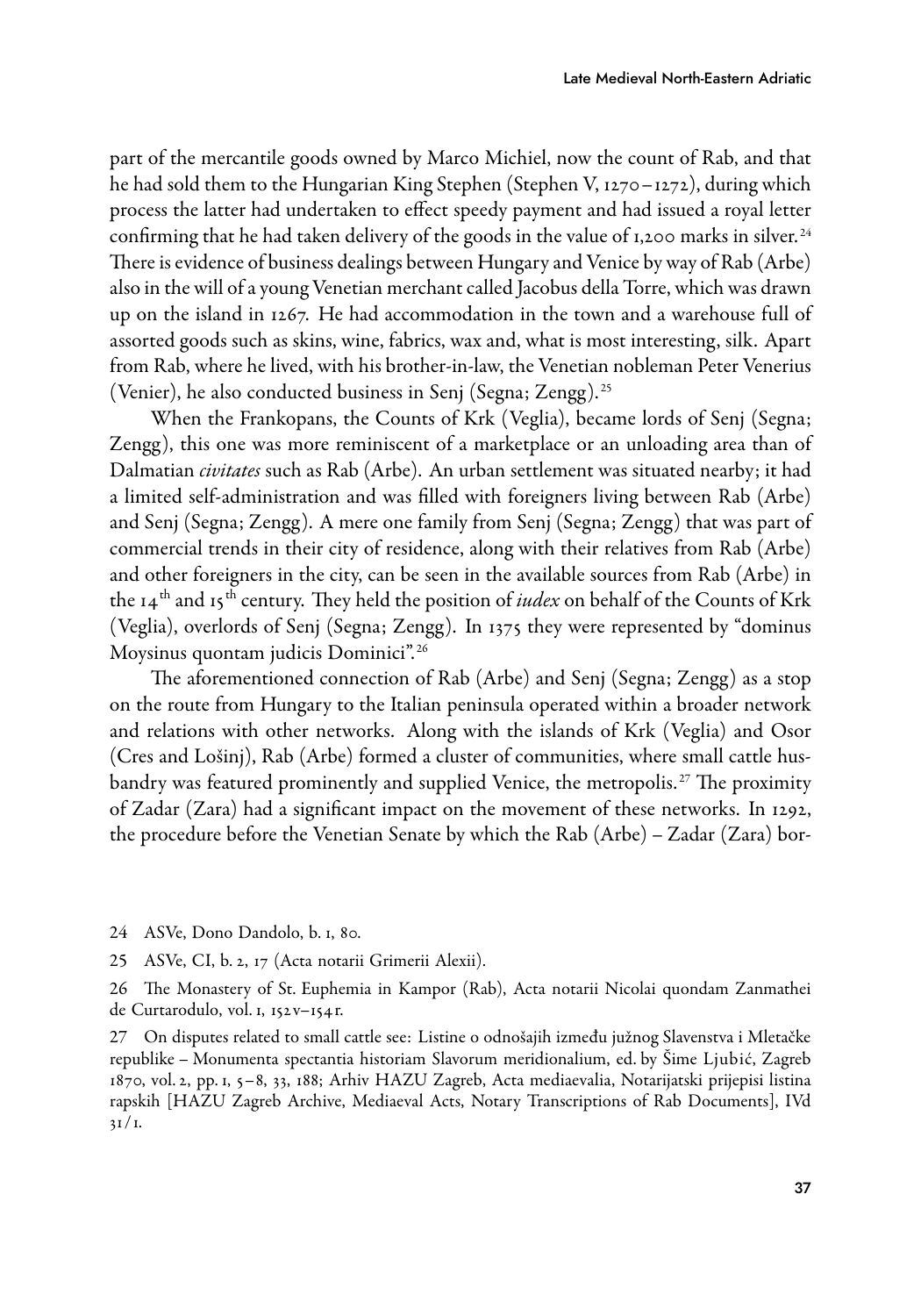der on the island of Pag was to be set was completed. <sup>28</sup> The Count of Rab (Arbe) Marco Michiel was the authorised representative of the Commune of Rab (Arbe) in Venice. His influential brother Tomaso stepped in to help in the defence of Rab's interests. The suit had come about at the request of Zadar (Zara), where they were not satisfied with the border defined by the arbitrator, Fredericus, Count of Krk (Veglia), in 1289. <sup>29</sup> Naturally, the arbitrator could not overlook the symbiosis of Rab (Arbe) and Senj (Segna; Zengg). An additional impetus for deciding in favour of Rab (Arbe) was the fact that Marco's mother was Auremplase, sister of Count Schinella of Krk (Veglia) and Fredericus' first cousin. <sup>30</sup> Marco's brother Tomaso did not take care of matters in Venetian high offices only on behalf of Rab, but also on behalf of this relatives, overlords of Krk (Veglia). <sup>31</sup> Obviously, in Rab (Arbe) there was a good reason for having elected the Michiel as their counts.

Placing Koper (Capodistria) on a regional communication map will be particularly exciting. The results will have a strong impact on the relations and course of commercial routes in the region of the late Middle Ages, particularly in the context of communications between the Italian peninsula and Central Eastern Europe. As early as in the 10<sup>th</sup> century, Koper (Capodistria) demonstrated its character as a regulated urban environment on an island with developed bodies of civic authority and a convent. By way of an imperial deed of donation, Koper (Capodistria)'s territory grew in size in the  $11<sup>th</sup>$  century, becoming the most important Istrian city of the late Middle Ages, which was reflected in its new name – Caput Histriae (Capodistria). From the late  $12<sup>th</sup>$  century onwards, Koper (Capodistria) was the seat of the bishopric; this impressive diocesan complex was a result of an ambitious municipal project. Modelled after large northern Italian cities, Koper (Capodistria) operated as a commune and was led by an elected *podestate* in 1186. In the  $13<sup>th</sup>$  century, as a hegemonic city, Koper (Capodistria) subjected smaller coastal neighbouring settlements to its rule and sent army to those rebelling against it. Its hegemonic tendencies prompted other Istrian coastal cities to turn to Venice for protection

28 CD, vol. 7, Zagreb 1909, p. 32.

29 CD, vol. 6, Zagreb 1908, pp. 624, 634–640; vol. 7, Zagreb 1909, pp. 89–94.

30 Cf. "Ego Quirina". Testamenti di Veneziane e forestiere (1200–1261), ed. by Fernanda Sorelli, Roma 2015, pp. 147–149: cit. ASVe, Procuratori di S. Marco, de Ultra, b. 191 and ASVe, Dono Dandolo, b. 1.

31 See: Vittorio Formentin, Prime manifestazioni del volgare a Venezia, Roma 2018 (Chartae Vulgares Antiquiores 3), pp. 85–87: cit. ASVe, CI, Notai, b. 2, fasc. 16.